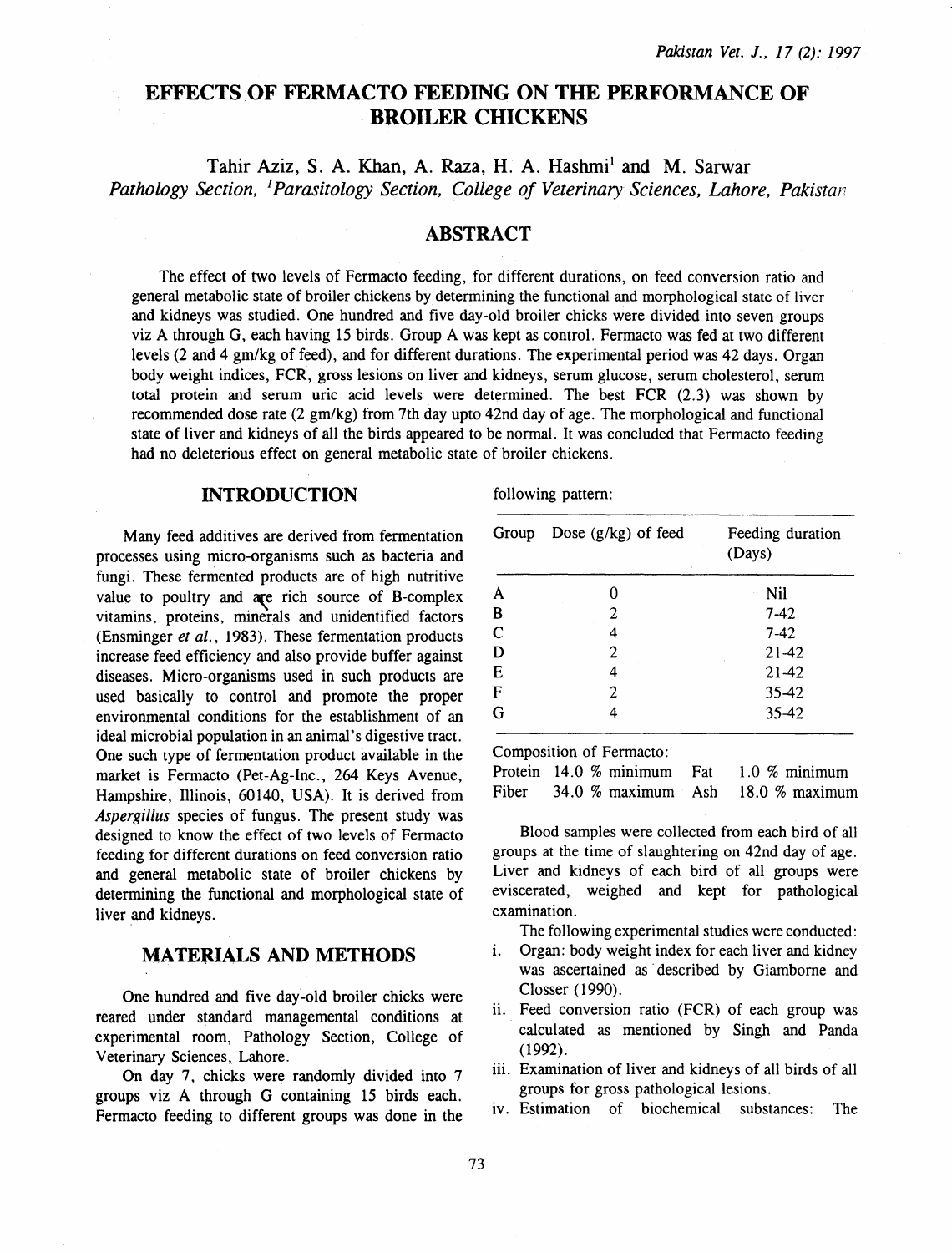following serum constituents were estimated by using commercial kits as described by Coles (1986): Total proteins, glucose, cholesterol and uric acid.

The data of all the groups was compared by analysis of variance and statistical differences among the various treatment means were determined by using DMR test at 5% level of probability as described by Steel and Torrie (1980).

# RESULTS

The results of organ body weight indices for each liver and kidney are presented in Table 1. Mean FCR were 2.50, 2.3, 2.75, 2.42, 3.00, 2.49 and 2.46 in the birds of groups A. B, C, D, E, F and G, respectively. The group B had the best FCR  $(2.30)$  and group E had the poorest (3.00).

Non-specific gross lesions, observed in liver and kidneys of birds of all groups, are presented in Table 2 and 3. Levels of serum biochemical substances are furnished in Table 4.

# DISCUSSION

The present study was designed to know the effect of two levels of Fermacto for different durations on feed conversion ratio and function and morphology of liver and kidneys of broiler chickens.

The highest left kidney: body weight index (5.62) was achieved in group E and highest mean right kidney: body weight index (5 .45) was achieved in birds of group C. Iordanova ( 1979) reported that relative kidney weight was greater in chickens given additional lysine than in control. Similarly, relative kidney weight was significantly increased in chickens fed on aflatoxin and cyclopiazonic than in control (Smith *et al.,* 1992). The

results of our study are quite in agreement with the findings of above workers.

The highest mean liver: body weight index (33.32) was achieved in birds of group G. Liver weight increased in chickens fed on cystine, methionine and protein diet (Amubode and Fetuga, 1984). Liver weight was highest in chickens fed on 2.5 per cent fish oil, and 5 per cent animal fat than control (Tuncer *et al.,* 1987). The relative liver weight was significantly higher in chickens fed on aflatoxin and cyclopiazonic than in control (Smith *et al.,* i 992). The findings of our study are in agreement with the results of above workers. This could be due to the presence of lysine, methionine and protein in Fermacto which probably has enhanced the body metabolism of chickens which resulted in high organ:body weight indices.

The best feed conversion ratio (FCR) was achieved by the birds of group B (dose from 7th to 42nd). Vanbelle *et al.* (1988) and Huyghebaert and Pack (1993) reported that supplementary methionine significantly improved FCR in broiler chickens. The results of our study are quite in line with the findings of above workers. It is tempting to speculate that Fermacto feeding at recommended dose starting from 7th day has beneficial effect on body growth and also on digestion and absorption of nutrients. The beneficial effect of Fermacto feeding may be due to presence of arginine as reported by (Maria *et al.,* 1982). They reported arginine is known to be a limiting amino acid and a low proportion of arginine in the diet may influence weight gain not only directly but also indirectly. But the exact mechanism by which absorption of nutrients is increased, is not explored in this study. Further study to know the effect of Fermacto feeding on vascosity and movement of intestinal contents may elucidate mode of action of Fermacto in broiler chickens.

Table 1: Live body weight indices (Mean $\pm$  SE) of experimental groups by fermacto feeding.

| Groups | <b>LkBIx</b>      | RkBlx              | <b>LBIx</b>         |
|--------|-------------------|--------------------|---------------------|
| A      | $3.89 \pm 0.06b$  | $3.48 \pm 0.13C$   | $24.72 \pm 0.19c$   |
| в      | $3.96 \pm 0.07$ b | $3.56 \pm 0.06c$   | $22.10 \pm 0.59c$   |
| C      | $5.43 \pm 0.24a$  | $5.45 \pm 0.20a$   | $31.81 \pm 0.58a$   |
| D      | $4.00 \pm 0.12a$  | $3.85 \pm 0.12$ bc | $25.71 \pm 0.41$ bc |
| E      | $5.62 \pm 0.12a$  | $5.43 \pm 0.24a$   | $32.06 \pm 0.89a$   |
| F      | $3.87 \pm 0.04b$  | $4.21 \pm 0.12b$   | $26.74 \pm 0.56$    |
| G      | $3.77 \pm 0.06$ b | $4.11 \pm 0.06b$   | $33.32 \pm 0.57a$   |

 $LKBix =$ Left Kidney: Body weight index

 $RKBix =$ Right Kidney: Body weight index

 $LB\mathsf{I} \mathsf{x} =$ Liver: Body weight index

 $abcd =$ Any two means carrying the same letter in a column are not significantly different from each other at 5% probability level using DMR test.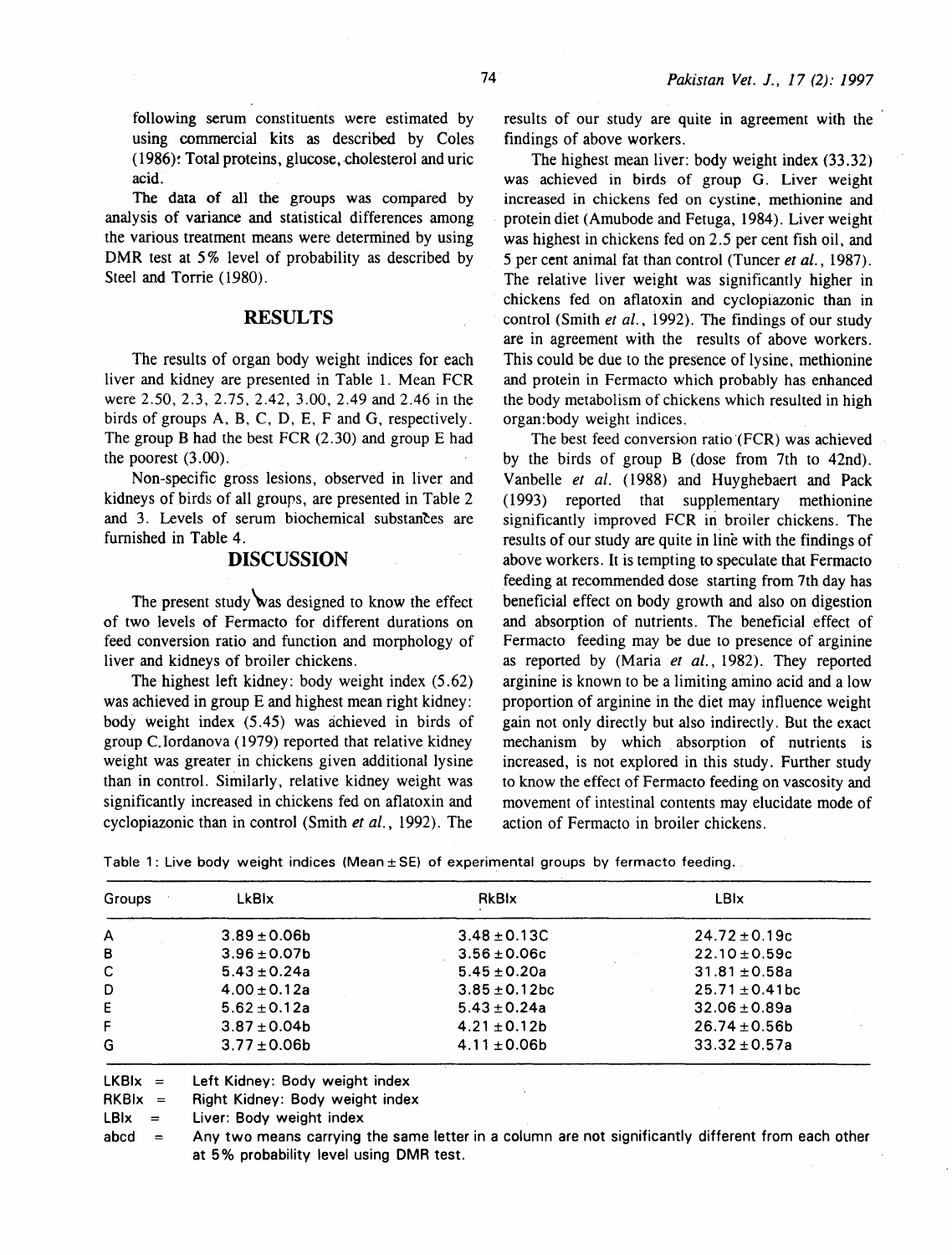|                     | Groups |              |             |             |           |             |             |       |
|---------------------|--------|--------------|-------------|-------------|-----------|-------------|-------------|-------|
|                     |        | $\mathsf{A}$ | $\mathbf B$ | $\mathsf C$ | D         | $\mathsf E$ | $\mathsf F$ | G     |
| <b>Size</b>         |        |              |             |             |           |             |             |       |
| Normal              |        | $\ddot{}$    | $+$         |             | $\ddot{}$ |             | +           |       |
| Atrophy             |        |              |             |             |           | $\ddot{}$   |             |       |
| Hypertrophy         |        |              |             |             |           |             |             |       |
| Colour              |        |              |             |             |           |             |             |       |
| Normal              |        |              |             |             |           |             |             |       |
| Discolouration      |        |              |             |             |           |             |             |       |
| Focal               |        | $\ddot{}$    | $\ddot{}$   |             | $\ddot{}$ | $\div$      |             |       |
| <b>Diffuse</b>      |        |              |             |             |           |             |             |       |
| Pale                |        |              |             |             |           |             |             |       |
| Texture             |        |              |             |             |           |             |             |       |
| Normal              |        | 4            | $\,+\,$     | $\ddot{}$   | $+$       | $^{+}$      | $+$         | $\pm$ |
| Soft                |        |              |             |             |           |             |             |       |
| Hard                |        |              |             |             |           |             |             |       |
| Any growth          |        |              |             |             |           |             |             |       |
| Haemorrhages        |        |              |             |             |           |             |             |       |
| Petechinal          |        |              |             | $\ddot{}$   | $\ddot{}$ | ┿           | $+$         |       |
| <b>Streaks</b>      |        |              |             |             |           |             |             |       |
| Brush border        |        |              |             |             |           |             |             |       |
| Deposition/covering |        |              |             |             |           |             |             |       |
| of any material     |        |              |             |             |           |             |             |       |
| Fibrin              |        |              |             |             |           |             |             |       |
| Fat                 |        |              |             |             |           |             |             |       |

Table 2: Gross pathological lesions in liver of broiler chickens with and without Fermacto feeding.

 $=$  Present  $=$  Absent

The gross pathological study of liver and kidneys revealed some non-specific· lesions such as atrophy, little changes in colour, and streaks of hemorrhages in some birds. Gross lesions consisted of swollen kidneys congested with deposits of urates in ureters, mottling and ecchymotic hemorrhages were observed when broiler chickens were fed on diets molded with *Penicillium lanosum* and *Aspergillus parasiticus*  containing different levels of aflatoxin (Arshad *et al.,*  1992). The gross lesions observed in our study are not characteristic of fungal infection and mycotoxicosis as reported by above workers. The non-specific lesions observed in some groups of chicks may be due to some managemental and environmental factors but it is difficult to establish their exact cause but it can be inferred that Fermacto is a quite safe product for broiler chickens.

The analysis of serum showed that highest glucose level (t80 mg/dL) was observed in the birds of group G (Fermacto feeding at double dose) and lowest level (138 mg/dL) in birds of group A (control). Serum glucose was increased in chickens supplemented with fat (Balios and Poupoulis, 1992) and lysing and methionine (Serban *et al.,* 1981). This may be due to the presence of fat, lysine and methionine in Fermacto which might had enhanced the serum glucose level as reported by Serban *et al.* (1981) and Balios and Poupoulis ( 1992). So it can be concluded that Fermacto has no harmful effect on the glucose synthesis activity of liver.

The highest value of serum cholesterol level (237 mg/dL) was observed in birds of group C and the lowest in group A (control). Serum cholesterol level was increased in chickens fed on 0.3 % added taurine (Lactera *et al.,* 1991) and diets contianing supplementary aluminium and fat (Balios and Poupoulis, 1992; Szilagyi et al., 1993). Fermacto feeding resulted in increasing serum cholesterol level which might be due to presence of fat in Fermacto (Maria *et al.,* 1982).

The birds of all groups except C showed serum total protein level in normal range. According to Serban *et al.,* (1981) there was no significant difference in serum total protein in chickens in group given diets with lysine, methionine or both. Duneva and Dimitrova ( 1987) reported that serum total protein increased when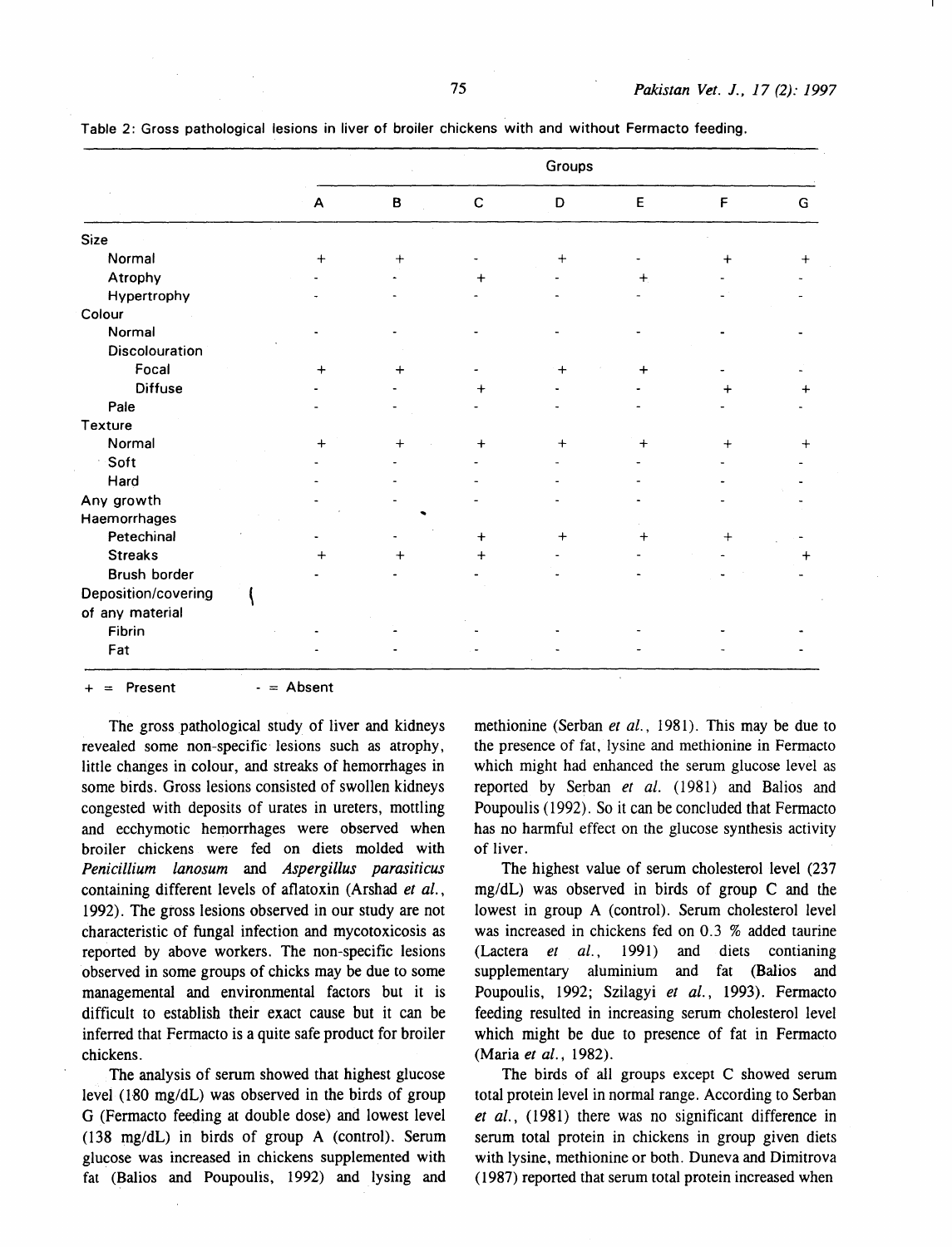|                       | Groups       |           |              |           |           |           |           |
|-----------------------|--------------|-----------|--------------|-----------|-----------|-----------|-----------|
|                       | $\mathsf{A}$ | B         | $\mathbf{C}$ | D         | E         | F         | G         |
| <b>Size</b>           |              |           |              |           |           |           |           |
| Normal                | $\ddot{}$    | $\ddot{}$ | ┿            | $\div$    | ┿         | $\ddot{}$ |           |
| Atrophy               |              |           |              |           |           |           |           |
| Hypertrophy           |              |           |              |           |           |           |           |
| Colour                |              |           |              |           |           |           |           |
| Normal                | $+$          | $\ddag$   | $\ddot{}$    | $\ddot{}$ |           | +         |           |
| <b>Discolouration</b> |              |           |              |           |           |           |           |
| Focal                 |              |           |              |           | $\ddot{}$ | ٠         |           |
| <b>Diffuse</b>        |              |           |              |           |           |           |           |
| Pale                  |              |           |              |           |           |           |           |
| Texture               |              |           |              |           |           |           |           |
| Normal                | $+$          |           | $\div$       |           |           | ┿         | $\ddot{}$ |
| Soft                  |              |           |              |           |           |           |           |
| Hard                  |              |           |              |           |           |           |           |
| Any growth            |              |           |              |           |           |           |           |
| Haemorrhages          |              |           |              |           |           |           |           |
| Petechinal            |              |           |              |           |           |           | +         |
| Ecchymotic            |              |           |              |           |           |           |           |
| Brush border          |              |           |              |           |           |           |           |
| Deposition/covering   |              |           |              |           |           |           |           |
| of any material       |              |           |              |           |           |           |           |
| Fibrin                |              |           |              |           |           |           |           |
| Fat                   |              |           |              |           |           |           |           |

Table 3: Gross pathological lesions in kidneys of broiler chickens with and without Fermacto feeding.

Table 4: Levels of serum biochemical substances (Mean± SE) of broiler chickens with and without Fermacto

 $=$  Absent

feeding.

 $=$  Present

| Groups | Glucose (mg/dL)     | Cholesterol(mg/dL)  | TotalProtein (g/dL) | Uric Acid (mg/dL) |
|--------|---------------------|---------------------|---------------------|-------------------|
| A      | $138.27 \pm 2.4$ d  | $118.27 \pm 5.80d$  | $5.71 \pm 0.27a$    | $6.54 \pm 0.14$   |
| в      | $151.67 \pm 3.7c$   | $119.73 \pm 5.30$ d | $5.27 \pm 0.27$ ab  | $6.37 \pm 0.14$   |
| с      | $162.87 \pm 3.3$ bc | $237.93 \pm 8.10a$  | $3.60 \pm 0.25c$    | $6.47 \pm 0.16$   |
| D      | $177.27 \pm 4.1a$   | $125.47 \pm 6.30c$  | $4.90 \pm 0.24$ ab  | $6.53 \pm 0.13$   |
| E      | $161.87 \pm 4.4$ bc | $154.07 \pm 5.70b$  | $4.67 \pm 0.34 b$   | $6.44 \pm 0.26$   |
| F      | $172.67 \pm 5.4ab$  | $129.80 \pm 6.40c$  | $5.81 \pm 0.25$ ab  | $6.76 \pm 0.16$   |
| G      | $180.20 \pm 3.90a$  | $128.0 \pm 6.20c$   | $5.54 \pm 0.42$ ab  | $6.65 \pm 0.14$   |

Any two means carrying the same letter in a column are not statistically different from each other at 5% probability level using DMR test.

chickens were fed crude protein and vitamin A. The results of this study are quite similar to the findings of Serban *et al.* (1981). The increase in total serum protein observed by Duneva and Dimitrova ( 1987) may be due to the nature of crude protein or snyergestic effect of crude protein and vitamin A but in Fermacto amino acids are present without combination of vitamin

A. So it can be thought that Fermacto feeding has no harmful effect on the protein synthesis activity of liver.

The results of serum uric acid level of all the groups have no statistical difference with one another which reflected the functional activity of the kidneys of these chickens is normal. Saoud and Daughir, 1980 and Poo and Millan (1990) also observed non-significant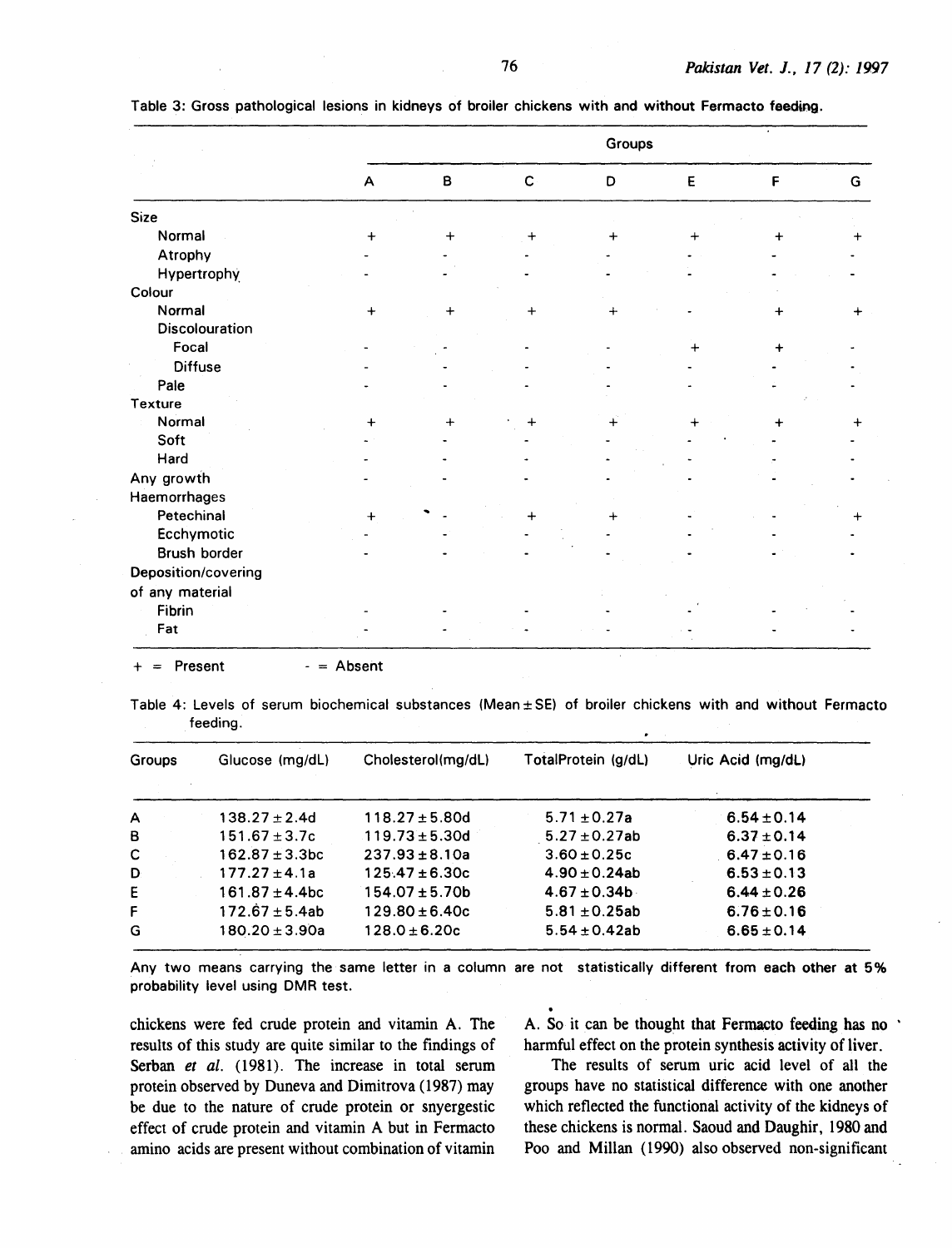difference in serum and plasma uric acid level in broiler chickens fed on feed supplemented with yeast protein. The results of our study are in concurrence with the findings of Saoud and Daughir ( 1980) and Poo and Millan (1990). But according to Mohiuddin *et al.*  ( 1993) the level of serum uric acid increased due to toxic effects of ochratoxin (fungal toxin) on kidneys of the birds. So it can be assumed that Fermacto has no harmful effect on functional activity of kidneys and can be used as a safe feed additive.

It can be concluded from this study that Fermacto feeding at dose rate of 2 gm/kg of feed from 7th day upto 42nd day in broiler chickens. Moreover, on the basis of this work it can also be inferred that Fermacto is an effective, safe and non toxic feed additive for commercial broiler chickens.

# **REFERENCES**

- Amubode, F.O. and B.L. Fetuga, 1984. Hepatic xanthine dehydrogenase and plasma uric acid' in broiler chickens fed various amounts of dietary methionine protein energy. J. Agri. Sci. , 103 (3): 497-502.
- Arshad, S., M.Z. Khan, M. Siddique, M.T. Javed and H. A. Khan, 1992. Clinico-pathological studies of experimentally induced mycotoxicosis in broiler chickens. Pakistan Vet. J., 12 (4): 183-185.
- Balios, J. and Poupoulis, 1992. Effect of biotin on the fatty acid composition of abdominal fat, liver fat and blood serum fat of broiler fed high fat diets. Proc. 19th World's Poult. Cong., Amsterdam, Netherlands, 19-24 Sept. Vol. 1, pp: 594-597.
- Coles, E.H., 1986. Veterinary Clinical Pathology, 4th Ed., W.B. Saunder Company, U.S.A., pp: 139- 193.
- Duneva, N. and E. Dimitrova, 1987. Effect of the amount of crude protein and vitamin A mixed in feeds for breeding broiler chickens on immunity stress for Newcastle disease. Zhivotnovdni. Nawki, 24 (12): 86-93.
- Ensminger, E.M., J.E. Oldfield and W. Heinemann, 1983. Fermentation byproducts. Feeds and Nutrition Digest, 2nd Ed., The Ensminger Publishing Company, California, pp: 122.
- Giamborne, J.J. and J. Closser, 1990. Efficacy of live vaccine agianst serologic subtypes of infectious bursal disease. Avian Dis., 34 (7): 7-11.
- Huyghebaen, G. and M. Pack, 1993. Influence of protein concentration on the response of broilers to DL-methionine. Zootecnia Int.,  $16(10)$ : 41-46, 48-49.
- Iordanova, V. , 1979. Effect of different amounts of lysine in diets for chickens. Vetemamomeditsinski Nauki, 16 (8): 10-15.
- Lactera, N.G., A.V. Supplizi, A. Novelli, N.M. Haouct and C. Pieramati, 1991. Further study on the effects of dietary taurine on growth, serum and muscle cholesterol level of chicks. Zootecnica Int., 9: 52-54.
- Maria, A.E.M., C.D. Renee, H.M.T. Anthony and E. W. Cline, 1982. Effect of dietary protein and cholesterol on cholesterol concentration and lipoprotein pattern in the serum of chickens. J. Nut., 112: 1029-1037.
- Mohiuddin, S.M., S.M.A. Warasi and M.v. Raddy, 1993. Haematological and biochemical changes in experimental ochratoxicosis in broiler chickens. Indian Vet. J., 70 (9): 613-617.
- Poo, M.E. and Millan, 1990. Effect of dietrary concentration of yeast *(Saccharomyces carlsbergensis)* recovered from beer, in male Warren chicks. Archives Latenoamericanos de Nutriticion, 40 (1): 95-106.
- Saoud, N.B. and N.J. Daughir, 1980. Blood constituents of yeast fed chicks. Poult. Sci., 59 (8): 1807-1811.
- Serban, M., A. Lozinschi, M. Suteanu and A. Dexamir, 1981. Biochemical components in blood serum of meat chickens given diets with synthetic amino acids. Inst. Agronamic, Nicloac Balceslu, Bucharest, Romania, 23: 57-62.
- Singh, K.S. and B. Panda, 1992. Feed efficiency. Poultry Nutrition, 2nd Ed. Kalyam Publishers, Rajinder Nagar, Ludhiana, India, pp: 199.
- Smith, E.E., L.F. Kubena, C.E. Braithwaite, R.B. Harvey, T.D. Philips and A.H. Reine, 1992. Toxicological evaluation of aflatoxin and cyclopiazonic acid in broiler chickens. Poult. Sci., 71 (7): 1136-44.
- Steel, R.G.D. and J.H. Torrie, 1980. Principles and Procedures of Statistics. 2nd Ed. McGraw Hill Book Co. Inc. New York.
- Szilagyi, M., J. Bokoria and S. Fekete, 1993. Dietary aluminium effects on serum parameters in chickens. Proc. English Int. Symp. Trace Elements in Man and Anim. Gersdorf, Germany, Verlag Media Touristik, pp: 705-708.